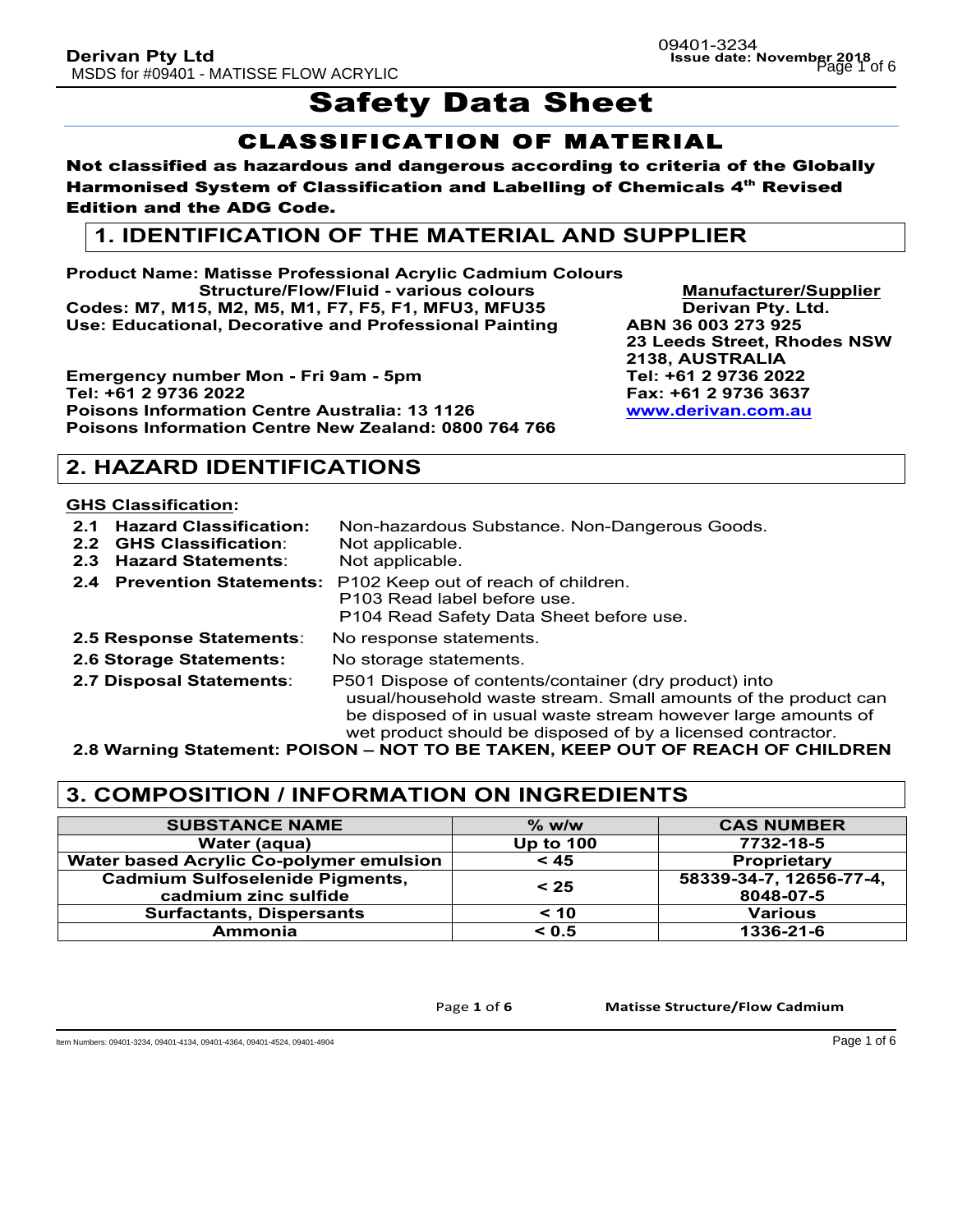## **4. FIRST AID AND MEASURES**

#### **4.1 Description of Necessary First Aid Measures**

- **Ingestion**: Immediately remove product from the mouth and rinse mouth out with plenty of water. Then provide water slowly and as much as casualty can comfortably drink. If discomfort persists or symptoms develop, seek medical attention.
- **Eye**: Immediately hold the eyes open and wash with fresh running water. Ensure complete irrigation of the eye by keeping the eyelids apart and away from the eye and moving the eyelids by occasionally lifting the upper and lower lids. If pain persists or recurs, seek medical attention.
- **Skin:** Not applicable for normal use. If skin reaction or irritation occurs, discontinue use and seek medical attention.
- **Inhalation:** If fumes or combustion products are inhaled, remove to fresh air.

#### **4.2 Medical Attention and Special Treatment**

**First Aid Facilities:** No special facilities required.

**Comments:** Treat according to person's condition and specifics of exposure.

**Advice to Doctor:** Treat symptomatically.

## **5. FIRE-FIGHTING MEASURES**

### **5.1 Suitable Extinguishing Equipment:**

Carbon dioxide, dry chemical powder, water spray or fog and foam may be used as extinguishing media.

### **5.2 Specific Hazards Arising From the Chemical:**

Non-flammable and on combustion, may emit toxic fumes of carbon monoxide (CO). May also emit acrid smoke.

### **5.3 Special Protective Equipment and Precautions For Fire Fighters:**

Determine the need to evacuate or isolate the area according to your local emergency plan. Fire fighters should wear self-contained breathing apparatus to minimise risk of exposure to vapour or products of combustion**.**

## **6. ACCIDENTAL RELEASE MEASURES**

### **6.1 Personal Precautions, Protective Equipment and Emergency Procedures:**

Transfer material to a suitable labelled container for recycling or disposal.

### **6.2 Environmental Precautions:**

Do not allow large quantities to enter drains or surface waters.

#### **6.2 Methods and Materials for Containment and Clean Up:**

In case of gross spillage wear protective equipment to prevent eye contact. Bund area using dry sand or other inert materials to prevent run off into drains and waterways. Pump or scoop any free liquid into an appropriate container for disposal. Clean up spill area with absorbent dry sand, vermiculite or other inert material. Collect and seal in properly labelled container(s) for disposal as per local regulations. Do not flush to drains, waterways or sewers.

Page 2 of 6 **Matisse Structure/Flow Cadmium**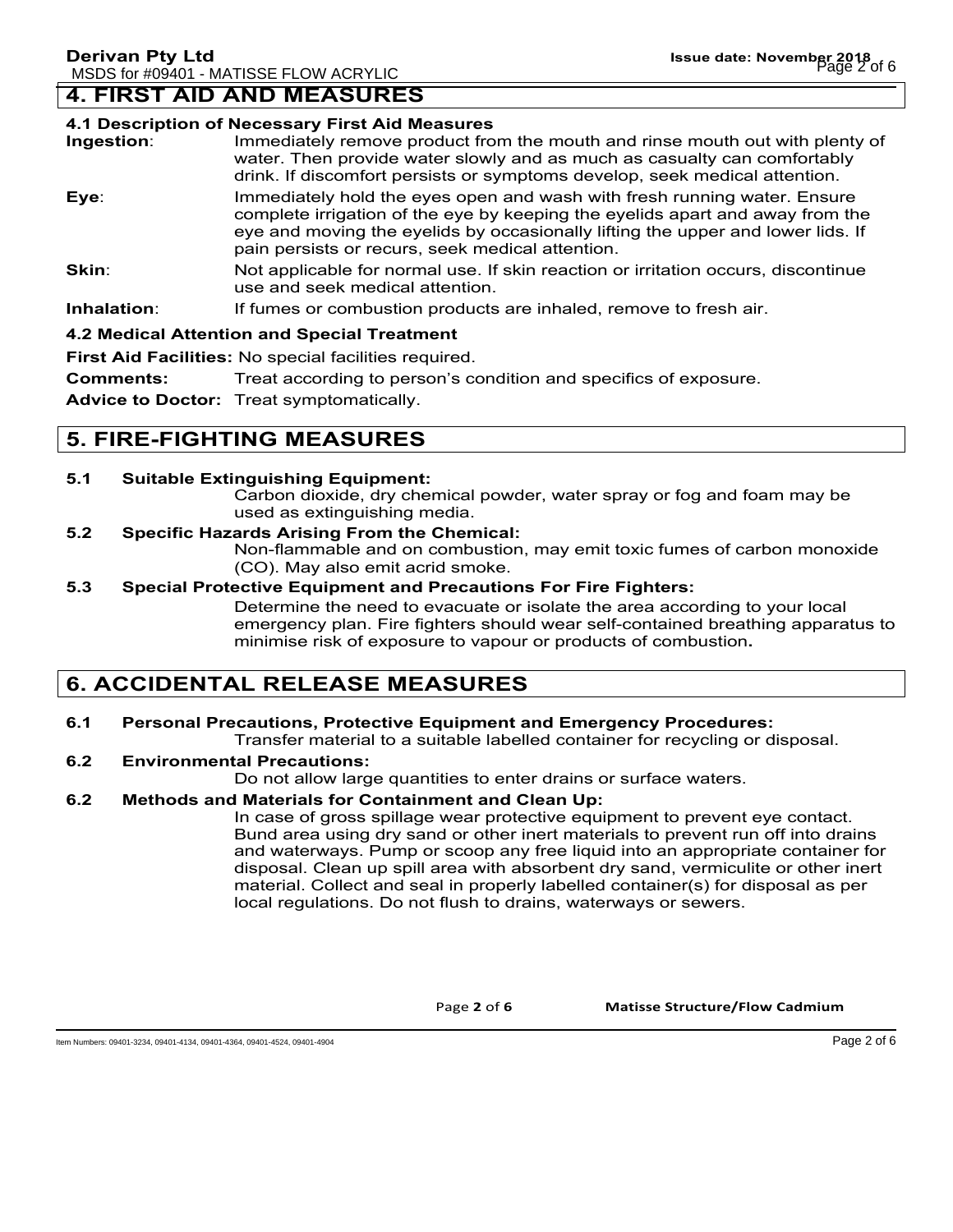## **7. HANDLING AND STORAGE**

#### **7.1 Precautions for Safe Handling:**

Do not take internally. Exercise good industrial hygiene practice. Wash after handling, especially before eating, drinking or smoking.

#### **7.2 Conditions for Safe Storage, Including Any Incompatibilities:**

Store in a cool, dry area, away from heat and out of direct sunlight. Keep in an original container and away from oxidising agents and foodstuff containers.

## **8. EXPOSURE CONTROLS / PERSONAL PROTECTION**

#### **8.1 Exposure Guidelines**:

No exposure standards are available for this product; however, the following exposure guidelines have been published by Safe Work Australia Workplace Exposure Standards for Airborne Contaminants.

## **Ammonia: 8hr TWA = 17 mg/m3 (25ppm) 15 min STEL = 24 mg/m3 (35ppm) Cadmium: 8hr TWA = 0.01 mg/m3**

### **Selenium: 8hr TWA = 0.1 mg/m3**

- **8.2 Biological Limit Values**: Not known.
- **8.3 Engineering Controls**: Maintain adequate ventilation at all times. In most circumstances natural ventilation systems are adequate.

#### **8.4 Personal Protection Equipment:**

**Eye/Face Protection**: Safety glasses with side shields, goggles or full-face shield as appropriate are recommended. Final choice of appropriate eye/face protection will vary according to individual circumstances i.e. methods of handling or engineering controls and according to risk assessments undertaken. Eye protection should conform to Australian/New Zealand Standard AS/NZS 1337

#### **8.5 Respiratory Protection**:

Avoid breathing of vapours/mists; ensure adequate ventilation. Respiration is generally unnecessary; unless working with spray applying (airbrush equipment or some other form of atomizing spray equipment). Where breathing apparatus is required, use either respirator with organic/ammonia cartridge, or a Self-Contained Breathing Apparatus (SCBA) with positive air supply. All the breathing apparatus used to be complied with AS/NZS 1715/1716.

### **9. PHYSICAL AND CHEMICAL PROPERTIES**

**Physical Description / Properties Appearance:** Thick viscous coloured liquid **Odour: Pleasant Acrylic Odour. Specific Gravity (@ 25ºC):** 1.0 – 1.2 g/mL **Boiling Point: >** 100˚C. **Solubility in Water:** Soluble. **pH:** 8.0 – 10.0 **Viscosity (cP @ 25°C):** Not applicable. Vapour Pressure: Not applicable. **Vapour Density:** Not applicable. **Freezing Point (°C):** Not applicable. **Melting Point (°C):** Not applicable. **Flash Point (°C):** Not determined. **Lower and upper Explosive Limit (%):** Not applicable. Auto ignition Temp (°C): Not available. **Decomposition Temp (°C):** Not available.

Page 3 of 6 **Matisse Structure/Flow Cadmium** 

Item Numbers: 09401-3234, 09401-4134, 09401-4364, 09401-4524, 09401-4904 Page 3 of 6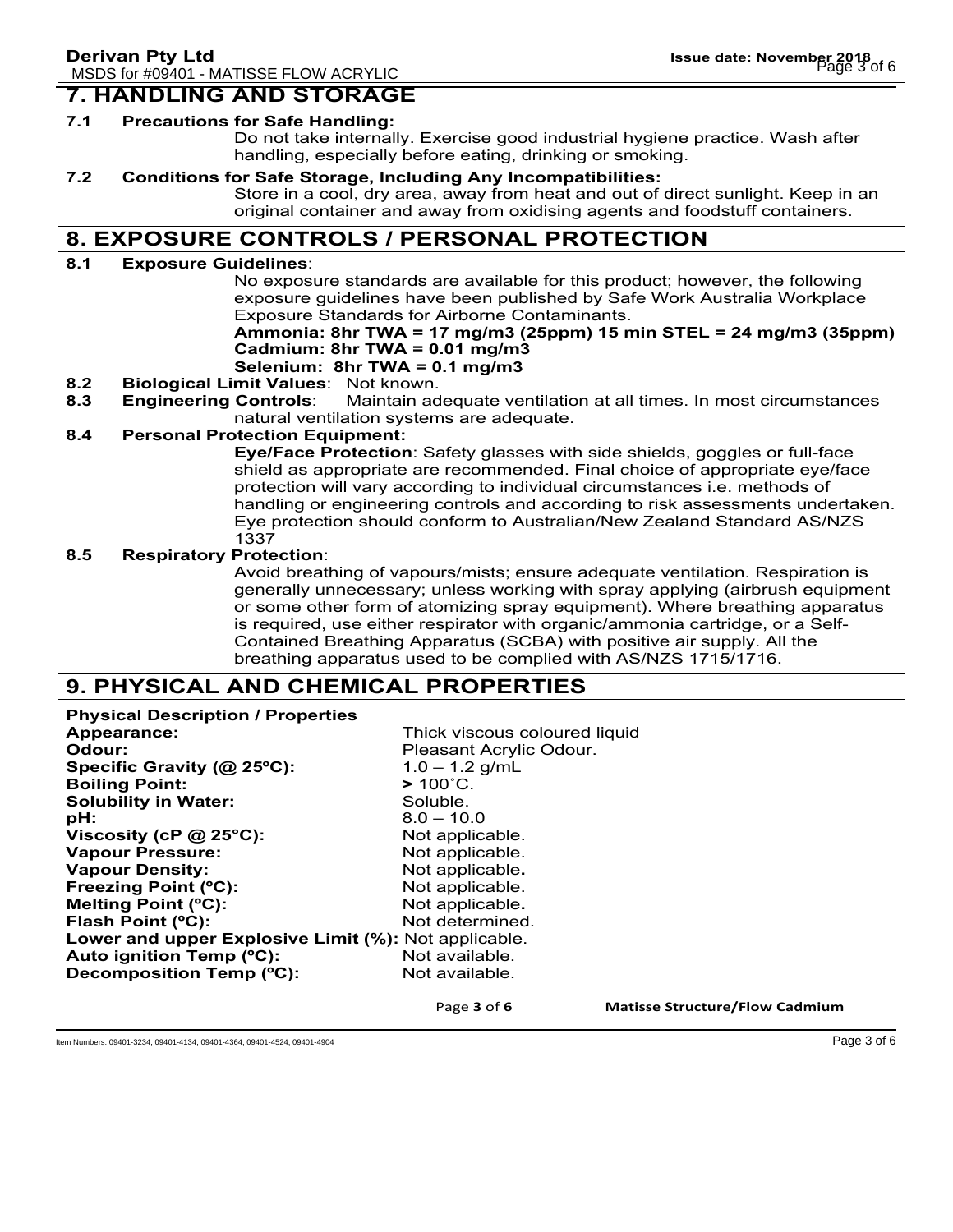## **10. STABILITY AND REACTIVITY**

| 10.1 | <b>Reactivity:</b>                                              | Not relevant.                                                      |  |
|------|-----------------------------------------------------------------|--------------------------------------------------------------------|--|
|      | 10.2 Chemical Stability:                                        | The product is stable under normal ambient and anticipated         |  |
|      |                                                                 | storage and handling conditions of temperature and pressure.       |  |
| 10.3 | <b>Conditions To Avoid:</b>                                     | Direct sunlight and heat. Avoid extreme temperatures               |  |
|      |                                                                 | (i.e. $\leq 5^{\circ}$ C or $> 35^{\circ}$ C)                      |  |
| 10.4 | <b>Incompatible Materials and Possible Hazardous Reactions:</b> |                                                                    |  |
|      |                                                                 | Strong oxidising agents.                                           |  |
|      |                                                                 | 10.5 Hazardous Decomposition Products:                             |  |
|      |                                                                 | Under fire conditions, toxic fumes may be emitted. In extreme heat |  |

oxides of carbon and sulphur dioxide gas may be released.

**11. TOXICOLOGICAL INFORMATION**

- **11.1 Likely Route of Exposure**: [ ] Inhalation [X] Skin contact [X] Ingestion
	-
- **11.2 Health Effects From Likely Route of Exposure: Acute Ingestion:** This material may be discomforting to the gastro-intestinal tract. May produce diarrhoea, bloated stomach and occasional vomiting. **Eye: Exercise Exercise Eye:** Discomforting to the eyes and is capable of causing a mild, temporary redness of the conjunctiva (similar to wind-burn). **Skin:** The product is considered relatively harmless to the skin. Irritation and skin reactions are possible with sensitive skin. **Inhalation:** Not normally a hazard due to non-volatile nature of the product. **Chronic Ingestion:** No known applicable information. **Skin:** No known applicable information. **Inhalation:** No known applicable information. **Carcinogenicity:** Elemental cadmium is a probable human carcinogen. Probable human carcinogens are those substances for which there is sufficient evidence to provide a strong presumption that human exposure might result in the development of cancer. This evidence is based on appropriate long term animal studies, limited epidemiological evidence or other relevant information
- **11.3 Other Information:** No known applicable information.

## **12. ECOLOGICAL INFORMATION**

- **12.1 Eco toxicity:** Not data available.
- **12.2 Persistence and Degradability:** Biodegradable.
- **12.3 Bioaccumulation Potential:** No information available.
- **12.4 Mobility in Soil:** No information available.
- **12.5 Other Adverse Effects:** No adverse effects on bacteria are predicted

Page 4 of 6 **Matisse Structure/Flow Cadmium** 

Item Numbers: 09401-3234, 09401-4134, 09401-4364, 09401-4524, 09401-4904 Page 4 of 6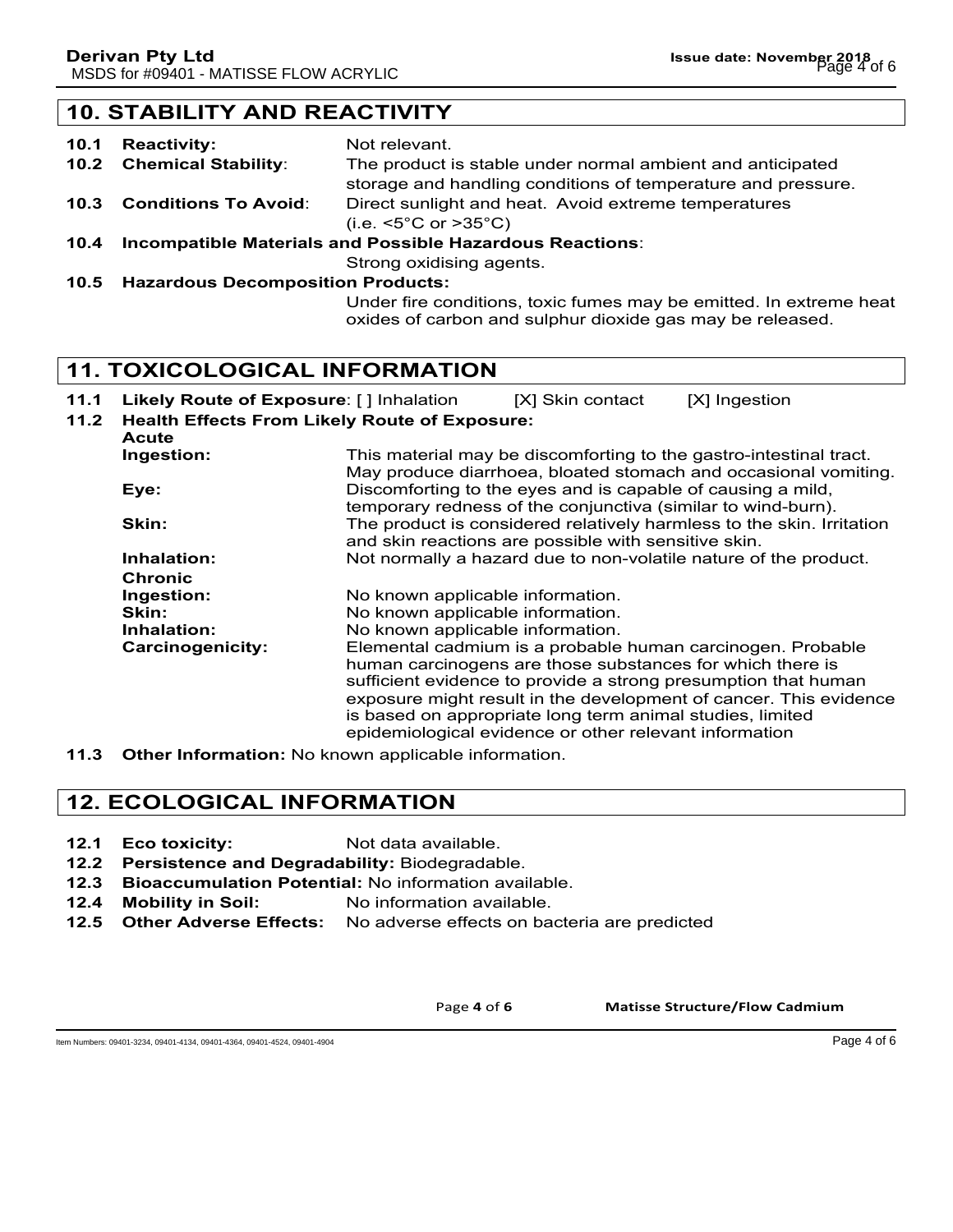## **13. DISPOSAL CONSIDERATIONS**

- **13.1 Disposal Method:** Single unit: Dispose of into landfill. Large amounts: Reclaim or dispose of in accordance with local, state and federal regulations.
- **13.2 Disposal of Contaminated Packaging:**
	- Recycle or landfill.
- **13.3 Environmental Regulations:** Not relevant.

## **14. TRANSPORT INFORMATION**

- **14.1 UN Number:** Not applicable.
- **14.2 UN Proper Shipping Name:** Not applicable.
- 14.3 Dangerous Goods Class: Not applicable.
	- **Packing Group:** Not applicable.
- **14.4 Environmental Hazards:** Not applicable.
- **14.5 Special Precautions During Transport:** Not applicable.
- **14.6 HAZCHEM Code:** Not applicable.

### **Additional Shipping Information:**

**Road and Rail Transport (ADG)**: Not classified as a Dangerous Good according to the Australian Code for the Transport of Dangerous Goods by Road and Rail (ADG Code) for transport by road and rail.

**Marine Transport (IMO/IMDG)**: Not classified as a Dangerous Good according to the International Maritime Organization Rules (Maritime Dangerous Goods Code - IMDG Code) for transport by sea.

**Air Transport (ICAO-IATA)**: Not classified as a Dangerous Good according to the International Civil Aviation Organization (ICAO) and International Air Transport Association (IATA) Dangerous Goods Regulations for transport by air. Note: May vary from country to country.

## **15. REGULATORY INFORMATION**

**15.1 SUSMP Poisons Schedule:** None allocated.

### **15.2 Prohibition / Licensing Requirements:**

There are no applicable prohibition or notification / licensing requirements, including for carcinogens under Commonwealth, State or Territory legislation.

### **15.3 Industrial Chemicals (Notification and Assessment) Act 1989:**

**Australia** All ingredients are listed on or exempt from the Australia Inventory of Chemical Substances (AICS).

**United States** (TSCA) All ingredients are on the inventory or exempt from listing.

## **16. OTHER INFORMATION**

- **16.1 Issue Date: 7th November 2018. GHS Version: 1**
- **16.2 Contact Points:**

**Title / Position: Chemist. Telephone: (02) 9736 2022 (Australia: Weekdays 8.00am to 5.00pm).**

**E-mail: derivan@derivan.com.au**

Page 5 of 6 **Matisse Structure/Flow Cadmium** 

Item Numbers: 09401-3234, 09401-4134, 09401-4364, 09401-4524, 09401-4904 Page 5 of 6